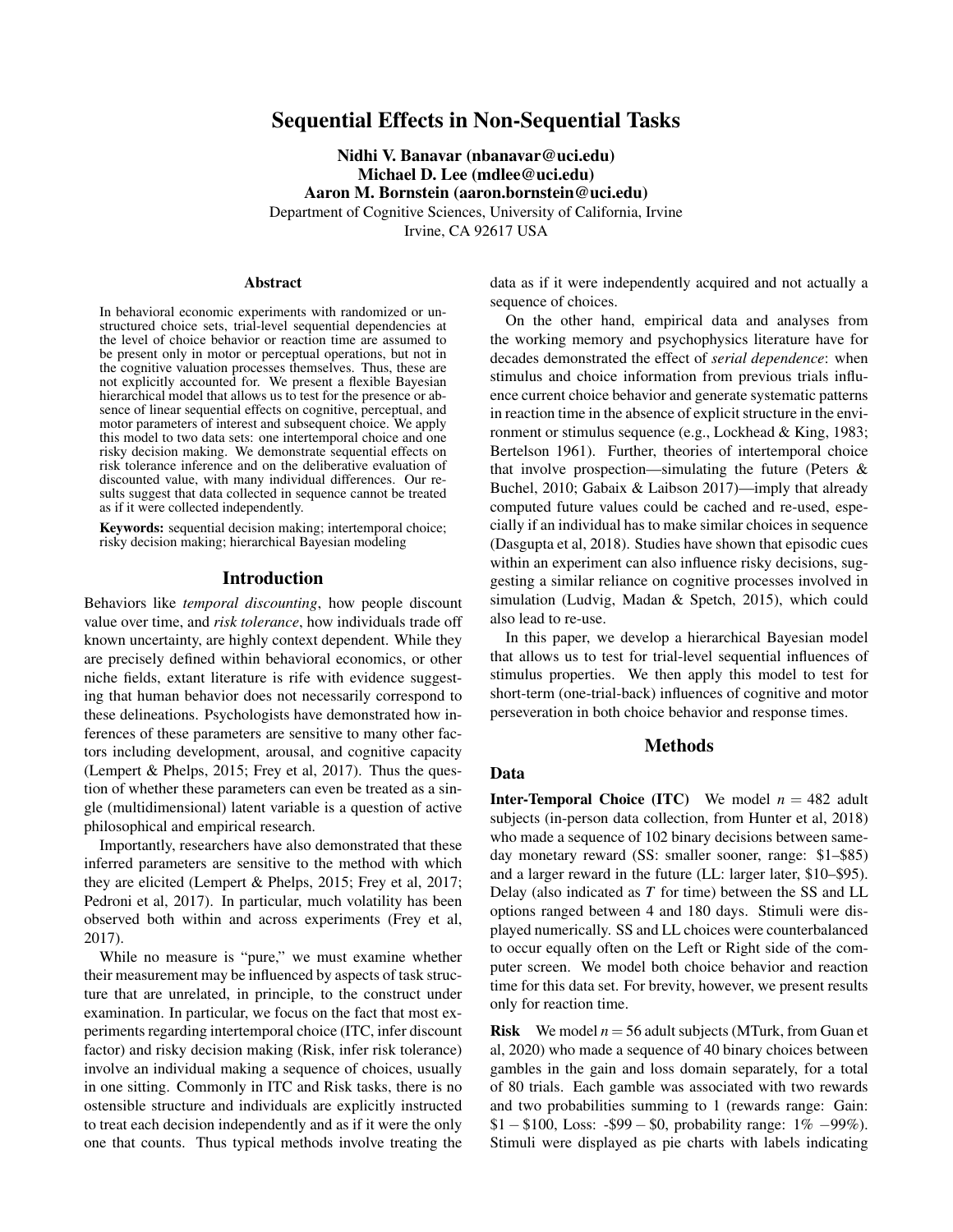reward amount and probability. We model and present only choice behavior for this data set, as RT was unavailable.

Choice sets were randomized for both experiments, i.e. there were no explicit trial- or task-level sequential dependencies. No outcomes were realized during the tasks (no feedback). In the following sub-section, we develop a model that tests for linear sequential effects of stimulus properties and previous choices on current choice and reaction time.

# Cognitive Models: Choice Behavior in Risky Decision Making

For all models, we implement hierarchical Bayesian models in JAGS (Plummer, 2003). Unless otherwise stated, all parameters are hierarchical Normals defined with hyperpriors:  $\mu \sim Normal(0,1)$  and  $\sigma \sim Normal(0,1)_+$ . Thus a hierarchical parameter *X* is distributed: *X* ∼ *Normal*( $\mu_X$ , $\sigma_X^2$ ). We use hierarchical specifications to better capture individual differences (Lee, 2018).

Subjective Value We model the Subjective Value (SV) of a choice in accordance with Subjective Expected Utility Theory. For individuals  $i = 1, \ldots, n$  on trials  $j = 1, \ldots, J$  in conditions  $c = 1, 2$ :

$$
SV_{(i,j,c)} = \begin{cases} \sum_{m=1}^{2} p_{m(i,j)} \cdot v_{m(i,j)}^{\alpha} & c = 1 \text{ (Gain)}\\ \sum_{m=1}^{2} p_{m(i,j)} \cdot -v_{m(i,j)}^{\alpha} & c = 2 \text{ (Loss)}. \end{cases}
$$

On a given trial,  $\nu$  is the dollar reward offered for each gamble and *p* is the probability of reward. As each gamble is associated with two separate rewards, to compute the SV, we multiply each exponentiated reward  $(v^{\alpha})$  and probability, and then sum them. We do this separately for the left and right gamble. The exponent  $\alpha$  is interpreted as an individual's risk tolerance (the curvature of the utility function) and is inferred at the individual, not trial, level. Note that *v* always refers to the objective dollar reward and  $v^{\alpha}$  always refers to a subjective dollar reward. We use hyperprior  $\mu_{\alpha} \sim \text{Gamma}(2,1)$  for risk tolerance, with mode  $= 1$  (risk neutrality). We further do not assume the curvature of the utility function is the same in both domains (i.e. infer  $\alpha_{(i,c)}$ ).

**Baseline.** We implement a logistic choice rule to relate objective trial properties (e.g. dollar reward), subjective trial properties (e.g. SV) and choice behavior. Our baseline model includes no sequential effects. Specifically, the probability of choosing choice A vs choice B,  $\theta_{A,B}$ , is:

$$
\theta_{A,B(i,j,c)} = \frac{1}{1 + \exp(\gamma_{(i,c)} + \beta_{(i,c)} \cdot SVD_{(i,j,c)} + \varepsilon_{(i,j,c)})}
$$

Here,  $SVD_{(i,j,c)}$  represents the difference in  $SV_{(i,j,c)}$  between the two options presented on any given trial. Then,  $\gamma_{(i,c)}$  represents the shift, or bias, in a decision (towards Left or Right gamble).  $\beta_{(i,c)}$  represents response variability, and we use hyperprior  $\mu_{\beta} \sim \text{Gamma}(2,1)$ , where the mode corresponds to probability matching. Finally,  $\varepsilon_{(i,j,c)}$  represents effects of simple perseveration (repeat Left or Right choice). All parameters allow for variability at the individual and domain (gain or loss) level. We pair these prior specifications with a *Bernoulli* likelihood, as no two stimuli are presented together more than once.

Sequential Effects: Properties Intuitively, we might imagine that there would be more (less) of an effect on a given parameter on sequential trials that present the subject with similar (different) values for the decision problem: e.g., if on Risk trial *j*−1, a subject decides between a 81% chance of winning \$41 or a 55% chance of winning \$39, and the next trial *j* asks the subject to choose between a 80% chance of winning \$45 or a 55% chance of winning \$37, there might be little need to re-deliberate, which could thus yield an effect on either choice or response time. We consider the influence of previous (one-trial-back) and current stimulus properties and choices on representation and subsequent decision on the current trial. We compare stimulus properties by taking the absolute difference between given properties on trial *j* and  $j-1$ . In particular, we consider the cross-trial differences in the following properties:

| Property        | <b>ITC</b>        | Risk                         |
|-----------------|-------------------|------------------------------|
| Value $(v)$     | $v_{LL} - v_{SS}$ | $v_R - v_L$                  |
| Delay           | $\bm{\tau}$       |                              |
| Entropy $(H)$   |                   | $(H_R + H_L)/2$              |
| Composite       |                   | $EV_{R}-EV_{I}$              |
| Heuristic $(1)$ |                   | $\max/\min(v \text{ or } H)$ |
| Heuristic (2)   | $\nu$ and $T$     | $\nu$ and H                  |

Table 1: Stimulus properties considered as indicator variables for the presence of sequential effects.

 $H = -\Sigma p \log(p)$  is the Shannon Entropy of a gamble, and  $EV = \sum_l p_l \cdot v_l$  is the Expected Value (assuming risk neutrality) of a gamble.

Specifically, we define all these properties as indicator variables  $(\pi)$ , using a median split to determine whether the properties being considered in a given model (*x*) are large or small in difference  $(x' = x_j - x_{j-1})$ . Then, for every individual *i* on trial *j* and condition *c*:

$$
\pi_{High(i,j,c)} = \begin{cases} 1, & |x_{(i,j,c)} - x_{(i,j-1,c)}| > \text{median}(\text{all } x')\\ 0, & \text{otherwise,} \end{cases}
$$

and vice versa for  $\pi_{Low(i, j, c)}$ . For example, suppose we were interested in ITC trials with large delay differences (DD). Then, if  $T_{(i,j)} = 100$  and  $T_{(i,j-1)} = 6$ ,  $\pi_{HighDD(i,j)} = |100 6| > 86.5 = 1.$ 

Sequential Effects: Model We augment our baseline model by allowing the above-mentioned properties to exert linear influences on parameters previously only inferred at the individual level. Each model considers one trial property from Table 1 (under the column Risk) at a time, but tests simultaneously for its influence on the following parameters: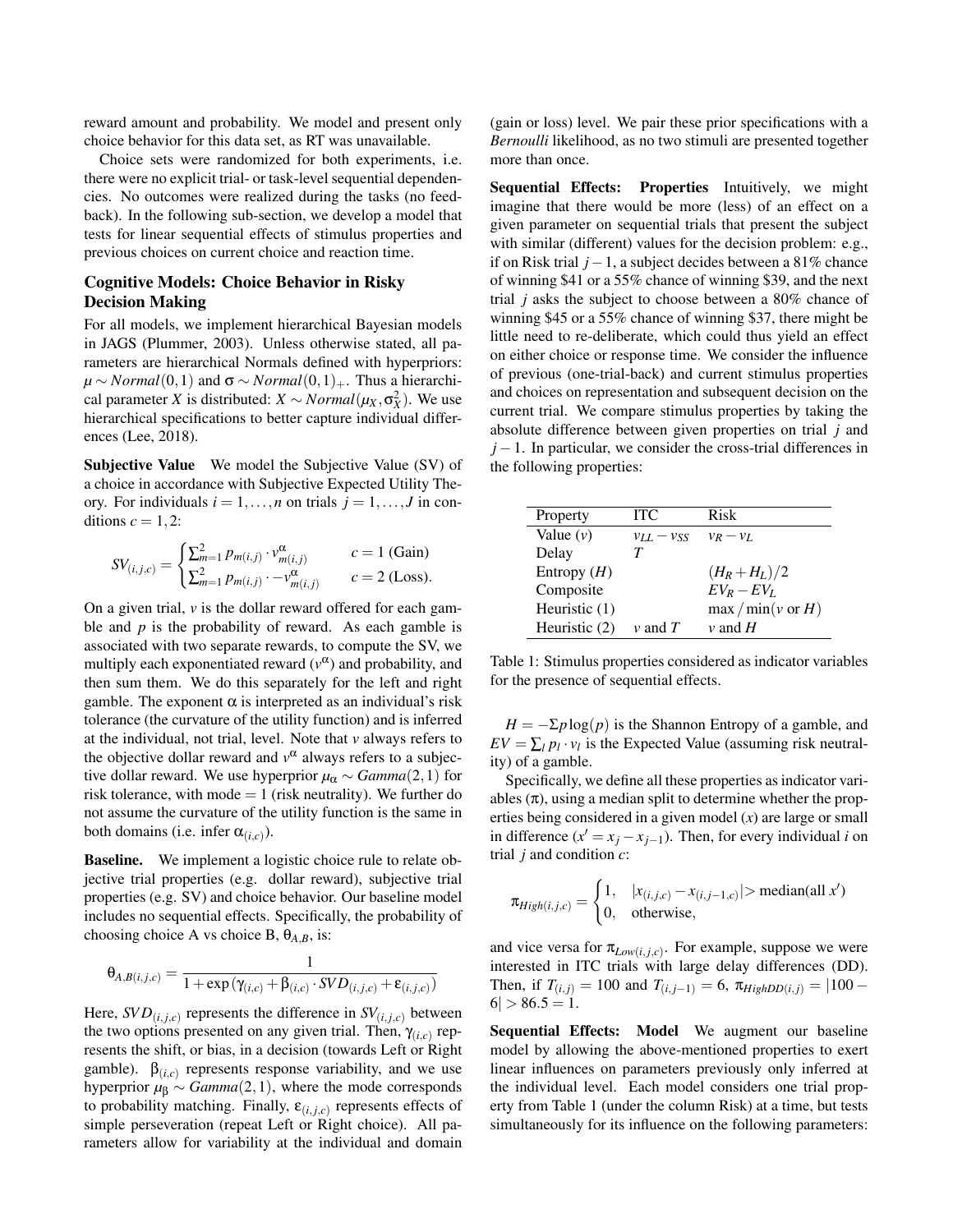| Parameter             |                      |
|-----------------------|----------------------|
| Logistic Bias         | $\gamma_{(i,c)}$     |
| Logistic Slope        | $\beta_{(i,c)}$      |
| <b>Risk Tolerance</b> | $\alpha_{(i,c)}$     |
| Perseveration         | $\epsilon_{(i,j,c)}$ |

Table 2: Parameters simultaneously tested for sequential effects in the Risk task.

For example, we use:

$$
\alpha'_{(i,j,c)} = \alpha_{(i,c)} + \delta_{(i,c)} \cdot \pi_{(i,j,c)}
$$

instead of  $\alpha_{(i,c)}$  in our  $SV_{(i,j,c)}$  computation, where  $\delta_{(i,c)}$  is a continuous variable representing the weight of the sequential effect. By this formulation,  $\delta$  is actually a  $4 \times n$  weighting matrix. Thus, the new  $\alpha_{(i,c)}$  is the sequential effect adjusted risk tolerance for individual *i*. Our primary question of interest, then, centers around the posterior values the respective  $\delta$ parameters take (in particular, zero vs non-zero).

Latent Mixture Finally, we use a latent-mixture model to allow for contaminant behavior. We assume that, for each trial, every individual belongs to one of two groups, or mixtures: task compliant or non-compliant. Specifically, if for any given trial the model infers that  $\theta = 0.5$  is more likely (i.e., the subject is guessing) then that trial is considered to be non-compliant and is not included in the regular analysis. We use a  $Uniform(0,1)$  prior for the base-rate of each group, paired with a *Bernoulli* likelihood.

## Cognitive Models: Reaction Time in Intertemporal **Choice**

Researchers have used response times (RT) to improve the modeling of discount factors (Peters & D'Esposito, 2020). Previous work has also related components of the Drift Diffusion Model (DDM): both drift rate and bias to discount factor (Hunter et al., 2018). We therefore might expect that sequential effects which do not present themselves in choice outcomes might still be observable in response times.

Thus we implement a modified hierarchical Bayesian approximation of the DDM as presented in Bogacz et al. (2006). The approximation uses a shifted and scaled logistic function (tanh), and we allow for trial level variability in both the bias and drift rate terms. As with choice behavior, unless otherwise specified, all parameters can be assumed to be hierarchical and Normally distributed with independent priors. We use a *Lognormal* likelihood to fit RT.

Baseline. We present three different versions of the Bogacz approximation before considering sequential effects. First, we augment the formulation specified in the original paper with an explicit bias term (1). We assume symmetric thresholds  $z'_{(i)}$  and use prior *bias* ~ *Normal*(0,1)*T*(−*z*<sub>(*i*)</sub>,*z*<sub>(*i*)</sub>), where the bias is restricted to values that fall between  $(-z_{(i,j)}, z_{(i,j)})$ . A positive bias indicates a preference for LL, while a negative bias for SS. We set  $\mu_A \sim Unif(-0.9, 0.9)$  for the drift rate hyperprior.

The other two models decompose the now deterministic drift rate to incorporate stimulus properties explicitly into the model. First, we implement a simple linear regression style on decomposition modeling Subjective Value Difference (2). Here, however, Subjective Value is defined using a non-linear hyperbolic discount function, and  $k(i)$  is the discount factor. We also fit a model that does not include an integrated valuedelay signal and instead trades off value difference and delay separately as in Hunter et al. (2018) (3). All "regression" weights have *Normal*(0,1) prior distributions. Then, for threshold  $z_{(i,j)}$ , drift rate  $A_{(i,j)}$  and  $c^2 = 1$ :

LL: 
$$
z_{(i,j)} = z'_{(i)} - bias_{(i,j)},
$$
 SS:  $z_{(i,j)} = z'_{(i)} + bias_{(i,j)}$   

$$
DT_{(i,j)} = \frac{z_{(i,j)}}{A_{(i,j)}} \tanh\left(\frac{A_{(i,j)}z_{(i,j)}}{c^2}\right)
$$
(1)

$$
A_{(i,j)} = \beta_{0(i)} + \beta_{1(i)} \left( \frac{v_{LL(i,j)}^{\alpha}}{1 + k_{(i)} T_{(i,j)}} - v_{SS(i,j)}^{\alpha} \right)
$$
 (2)

$$
A_{(i,j)} = \beta_{0(i)} + \beta_{1(i)} (v_{LL(i,j)} - v_{SS(i,j)}) + \beta_{2(i)} \log^{-1}(T_{(i,j)})
$$
 (3)

$$
RT \sim \log \text{Normal}(\log(DT_{(i,j)}), \sigma^2_{RT(i)})
$$

Sequential Effects As in *Choice Behavior*, we augment our baseline models by allowing the properties listed in Table 1 (under the column ITC) to exert linear influences on the parameters of interest: bias and drift. For example, we use:

$$
\beta'_{0(i,j)} = \beta_{0(i)} + \delta_{(i)} \cdot \pi_{(i,j)}
$$

for the intercept term in the drift rate decomposition. Here,  $\delta$  becomes a 3 or  $4 \times n$  matrix depending on which model was fit. The sequential effect adjusted term is the newly inferred  $β<sub>0(i)</sub>$ . Again, our analysis centers around the posterior estimates of δ.

### Statistical Analysis

We quantify evidence in favor of either hypothesis by using the Savage-Dickey ratio to approximate the Bayes factor as we test the two hypotheses:  $H_0$ : no sequential effect and the alternative *Ha*: non-zero sequential effects. The Bayes Factor (BF) quantifies the relative strength of evidence in the data: where  $BF > 3$  indicates moderate or greater evidence in favor of the hypothesis being considered (Lee & Wagenmakers, 2013). Values lower than 3 indicate that there is not enough evidence in the data to make strong statements in favor of either the null or the alternative. The Savage-Dickey ratio, then, allows us to test nested models at a particular point in the parameter space: namely 0, where there is no sequential effect. In this paper, any "evidence in favor of" a particular hypothesis reported means that the estimated Bayes Factor is greater than 3. In our analyses of hierarchical parameters, we also consider the "representative subject", which is inferred behavior for an individual that contains all the variability of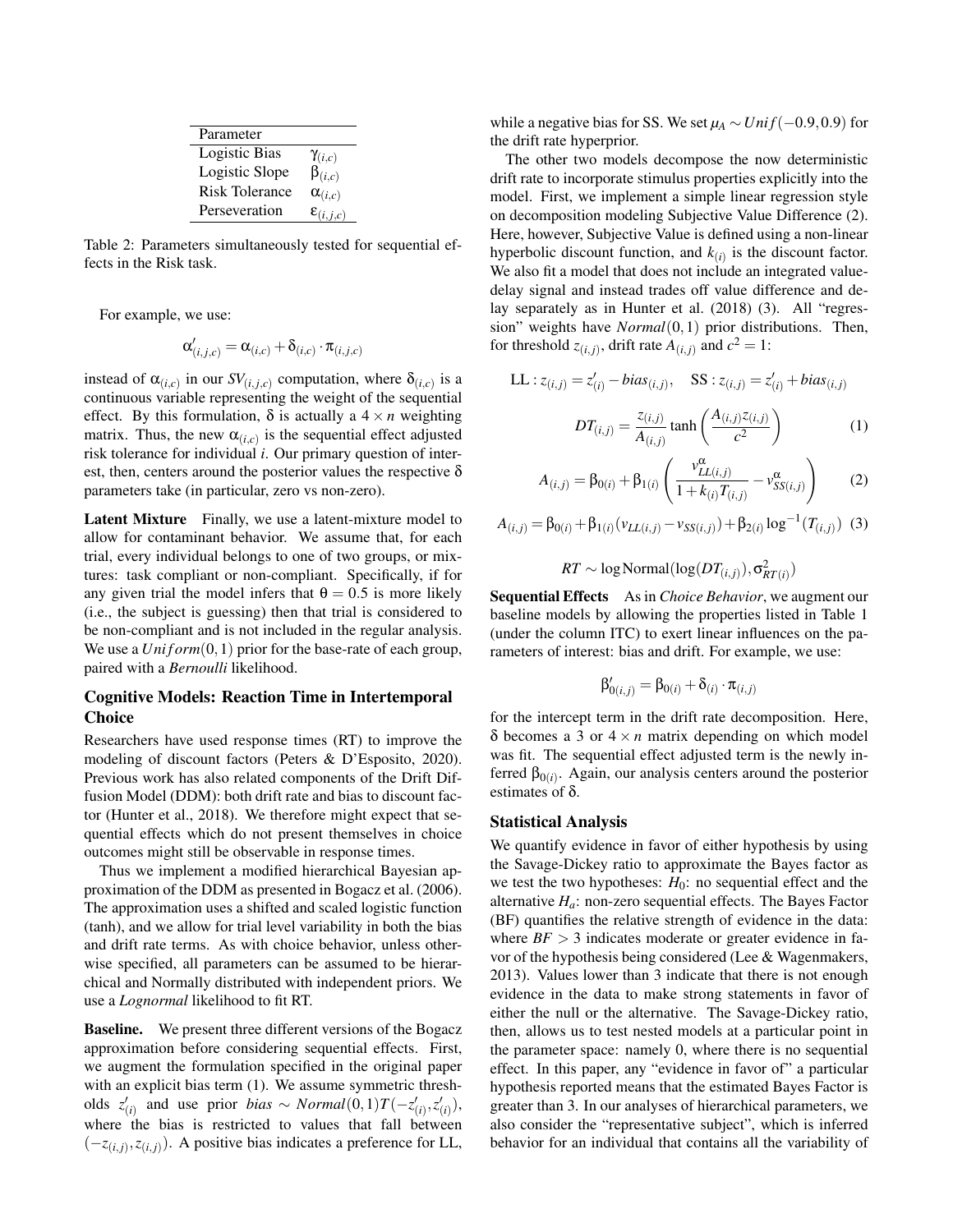previous experiment participants. This is distinct from the group mean, and can be thought of as answering the question "what might the next person who walks in to do the experiment look like?"

#### Results

### Choice Behavior in Risky Decision Making

For this task, we consider sequential effects on all parameters listed in Table 2. We observed reliable sequential effects on logistic slope and risk tolerance for 7% of individuals.

Critically, and consistent with these effects being cognitively specific, these individuals only had non-zero sequential effects for specific sequences of trials: when a trial with a high difference in Expected Value between the two options Table 1: Composite) was followed by a trial with a *low* difference in  $EV -$  "easy" then "difficult" in sequence  $-4$ individuals showed moderate to strong evidence of a negative sequential effect on risk tolerance, but only in the loss domain (see Figure 1). A negative sequential effect implies that the parameter, when inferred without sequential effects, has been underestimated. The true value, then, is greater: for example, for a specific subject,  $\alpha = 1.043$  updated to  $\alpha = 1.205$  when adjusted for this sensitivity. Importantly, the magnitude of  $\alpha$  was not the only changing factor: the interpretation of the individual's risk tolerance changed from risk *neutral* to risk *averse* in the loss domain.

Similarly, subjects demonstrated a sensitivity to sequences that were low in entropy in both domains, where the sequentially adjusted logistic slope was higher: reduced response variability than originally inferred.



Figure 1: Sequential effects of high EV difference trials followed by low EV difference trials in the Loss domain. The dashed horizontal line is the posterior mean for the representative subject. The bold vertical line separates individuals with  $BF > 3$  (left of the line) in favor of sequential effects from those with  $1 < BF < 3$  (right of the line). The corresponding plot in the Gain domain not shown as there were no sequential effects in this block of the task.

We also find evidence in favor of the null for an overall

effect of motor perseveration: individuals did not systematically "stay" or "switch" their choices in both the gain and loss domain. Interestingly, this is the only result in this data set that holds at the group level and the representative subject level. All other tests for the presence of sequential effects on any parameter involved substantial individual differences: Bayes factors for representative subjects were consistently between 1 and 2, which is interpreted as anecdotal evidence in favor of the hypothesis being tested.

Finally, the model finds little evidence for guessing behavior in the data: a total 12 trials were identified as contaminant by the model (4 gain, 8 loss). This tells us that subjects were largely compliant in the task.

Given the length of the task and the size of this data set, we interpret the few subjects that do show sequential effects for specific trials as a demonstration of the model's capability in identifying individual differences, rather than making more general claims.

#### Reaction Time in Intertemporal Choice

Out of  $n = 482$ , subjects,  $n = 185$  individuals missed between 1−5 trials. These missed trials, and the completed trial that immediately followed a missed trial were excluded from the analysis (approximately 1% of total trials).

Baseline. We find that models that fit the deterministic drift rate decomposition and incorporate trial properties, (2) and (3), perform much better  $(DIC_1 = 3967717; DIC_2 =$  $466889.3; *DIC*<sub>3</sub> = 365194.4)$  than the model with purely stochastic drift rate (1). In particular, we find that the aggregate posterior estimates for individuals in Models 2 and 3 are similar for the primary parameters of interest: threshold, bias, and drift rate (see Table 3). Individuals in this data set, on average, appear to have a slight bias towards the Smaller Sooner option (see Table 3).

We further see that all  $\beta$  weights are close to zero, but with considerable individual differences. These low parameter values, however, are to be expected given how small the average inferred drift rate is.

Model 2 tests the hypothesis that as individuals accumulate information, they are considering a unified signal of value and delay which, in this case, is the difference in Subjective Value between the two options presented on the screen. Model 3, on the other hand, tests the hypothesis that individuals separately consider these properties. Our posterior estimates suggest that trading off value and delay independently may be what the subjects are doing, as Model 3 infers a very low number for the value difference parameter. On average, then, individuals are faster to make up their minds the larger the delay between the current and future options. All else held constant, this translates to lower reaction times. As such, and given superior performance in model comparison, we tested for sequential effects using the Model 3 parameterization of drift rate.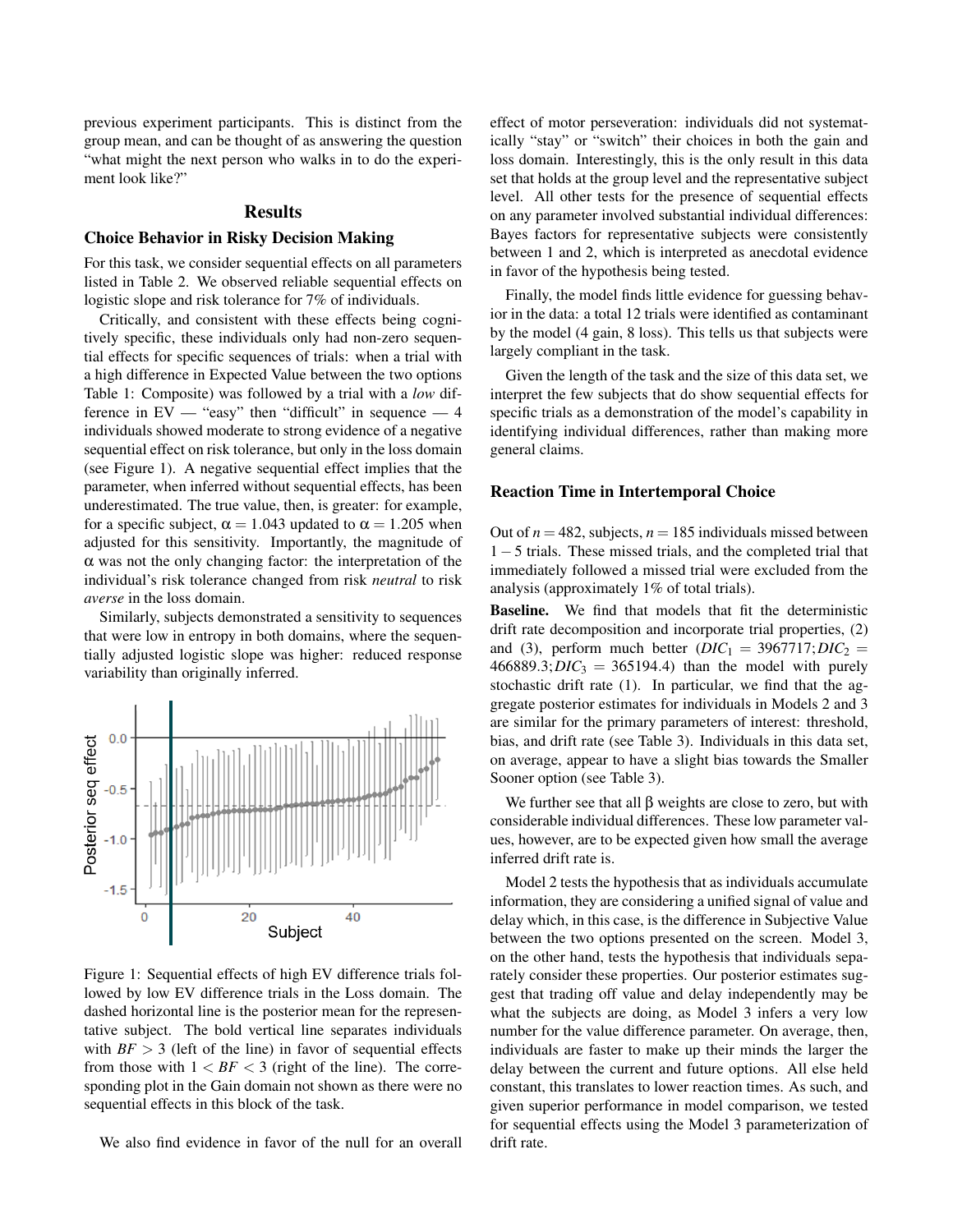|                        | M1             | M <sub>2</sub>  | M <sub>3</sub>  |
|------------------------|----------------|-----------------|-----------------|
| Parameter              | Mean $(95)$    | Mean $(95)$     | Mean $(95)$     |
| Threshold              | 1.98           | 1.59            | 1.56            |
|                        | (1.38, 2.63)   | (1.2, 2.07)     | (1.17, 2.09)    |
| Bias - S               | $-0.03$        | $-0.027$        | $-0.01$         |
|                        | $(-0.24, 0.2)$ | $(-0.1, 0.06)$  | $(-0.09, 0.06)$ |
| Bias - T               | $-0.03$        | $-0.025$        | $-0.01$         |
|                        | $(-0.3, 0.27)$ | $(-0.2, 0.14)$  | $(-0.18, 0.17)$ |
| Drift Rate             | 0.15           | $-0.015$        | $-0.009$        |
|                        | $(-0.9, 1.18)$ | $(-0.82, 0.86)$ | $(-0.89, 0.79)$ |
| $\beta_0$              |                | $-0.028$        | $-0.015$        |
|                        |                | $(-0.97, 0.90)$ | $(-0.95, 0.84)$ |
| $\beta_1$              |                | $-0.00245$      | $-1.40e-0.5$    |
|                        |                | $(-0.45, 0.4)$  | $(-0.01, 0.01)$ |
| $\beta_2$              |                |                 | 0.008           |
|                        |                |                 | $(-0.5, 0.56)$  |
| Drift Rate             | 0.015          | $-0.015$        | $-0.009$        |
|                        |                |                 | $(-0.5, 0.56)$  |
| $\sigma_{\mathit{RT}}$ | 0.14           | 0.27            | 0.28            |
|                        | (0.04, 0.3)    | (0.15, 0.41)    | (0.14, 0.4)     |

Table 3: Aggregate posterior estimates for DDM parameters. Bias - S is inferred bias at the subject-level, while Bias - T is the subject- and mean trial-level bias.

Sequential Effects. For the four parameters tested for sequential effects (drift rate β weights and trial-level bias), we find that 134 subjects show evidence for *non-zero* sequential effects on at *at least one parameter*. In particular, we present inferences about sequential effects driven by value, delay, or value and delay (see Table 1). This carves the stimulus space into 8 "regions"  $(\pi_{(i,j)})$  of sequential effects (See Table 4).

|       | High  | High  | Low   | Low   |
|-------|-------|-------|-------|-------|
|       | Value | Delay | Value | Delay |
| Low   | X     |       | X     | X     |
| Delay |       |       |       |       |
| Low   |       | X     | X     |       |
| Value |       |       |       |       |
| High  | X     | X     |       |       |
| Delay |       |       |       |       |
| High  | X     |       |       |       |
| Value |       |       |       |       |

Table 4: Specific stimulus properties that elicited sequential effects in subjects. An 'X' indicates a trial property or combination we explicitly modeled, and '-' is undefined or a combination that has already been marked.

Of the 134, 69 subjects showed sequential effects on the bias term, 76 on the  $\beta_0$  drift rate intercept term, 36 on the  $\beta_1$ drift rate value term and 11 on the  $\beta_2$  drift rate delay term. We note that 41 subjects have more than one non-zero sequential effect (30 subjects with 2, 10 subjects with 3 and 1 subject with all 4 sequential terms non-zero), and again that this is across all combinations of stimulus properties. Importantly, these sequential effects were distributed roughly evenly between "main" effects driven only by differences in value or delay ( $n = 83$ ) and "interactions" ( $n = 89$ ), with  $n = 38$  showing sequential effects for both. That is, unlike the results from modeling choice behavior in the Risk task, DDM parameters seem more susceptible to a broad range of stimulus sequences.

We also found that all 482 subjects showed evidence for *no* sequential effects on *at least one parameter* for some  $\pi_{(i,j)}$ . This suggests, again, that there are extensive individual differences in both the presence or absence of sequential effects, and in how and when they manifest.



Figure 2: Sequential effects of high delay and low value difference trials on the drift rate intercept parameter. Subjects on the left and right side of the bold vertical have  $BF > 3$  in favor of sequential effects. The remainder of parameters and sequential effects are not shown due to space considerations.

In sum, we find that 28% of subjects show evidence of sequential effects in DDM parameters as some function of stimulus properties value and delay. We note that the absence and presence of sequential effects are not the only conclusions we reach from the data: each subject, for some combination of stimulus properties, also had parameters where the strength of evidence was not strong enough to favor either hypothesis.

### **Discussion**

We have introduced a flexible, generative framework to test for the presence of sequential effects on choice behavior and reaction time in explicitly non-sequential, or unstructured, environments. Our model assumes linear influences of current and previous (one-trial-back) stimulus properties on current representations, Drift Diffusion Model (DDM) parameters, and choice. Our results demonstrate evidence of stimulusdriven short-term sequential effects in both choice behavior and on reaction time related parameters in two different economic decision-making tasks. Importantly, these sequential effects were restricted to specific stimulus properties for choice behavior, but were much more widespread for parameters modeling reaction time.